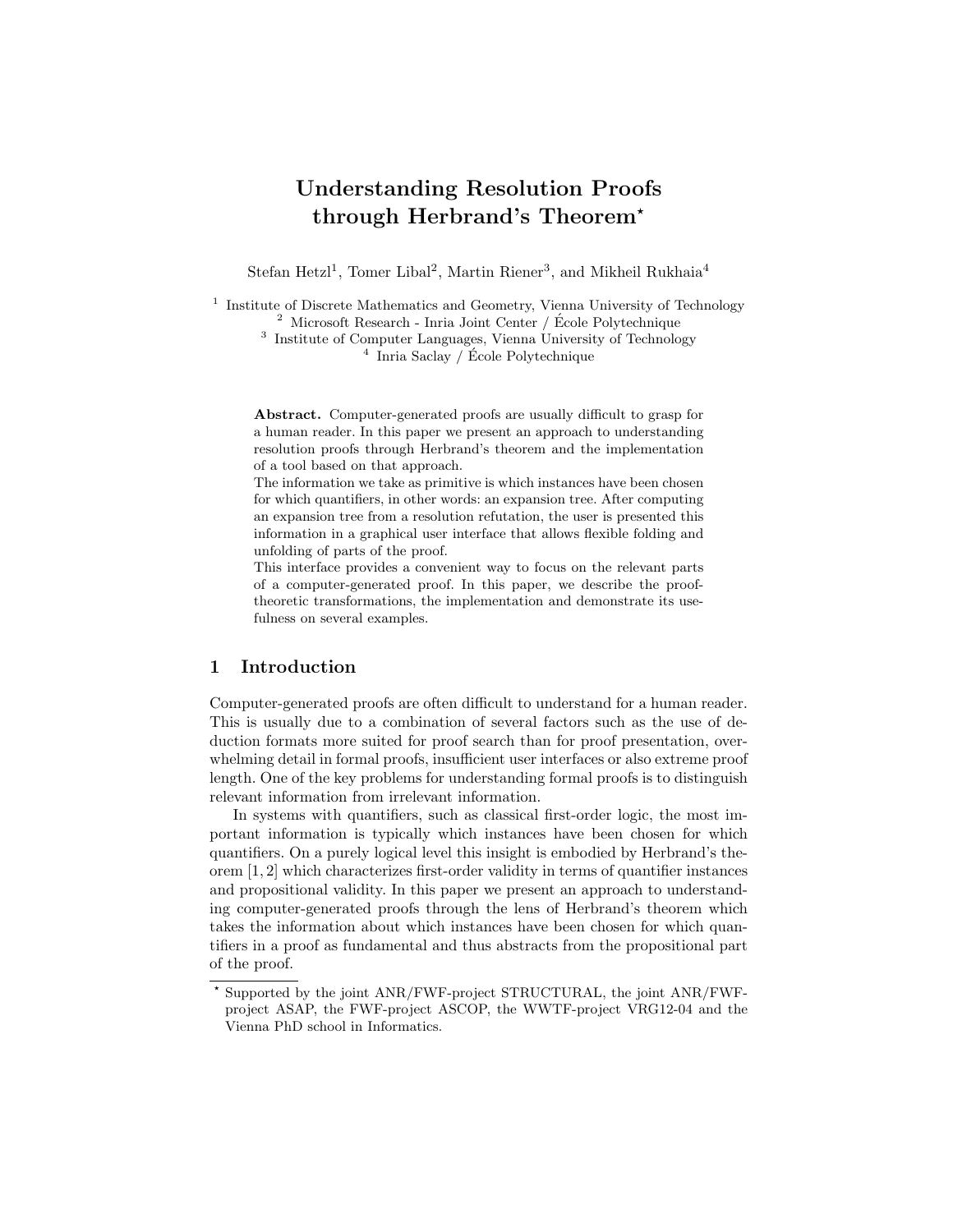A data structure which is well-suited for representing this information are expansion trees, introduced by Miller in [3]. A first step in distinguishing relevant from irrelevant information is made by displaying an expansion tree instead of a proof in, e.g., a resolution or a tableau calculus. This removes the propositional layer from a proof. However, not all quantifiers are equally important for understanding a proof, for example often we want to consider a proof modulo a simple theory and are hence not interested in the instances of the axioms of that theory. As such distinctions between important and unimportant information depend on the context and are difficult to automate, we let the user decide what information he wants to see in a graphical user interface by allowing a flexible folding and unfolding of expansion trees by point-and-click interactions.

We have implemented our tool in the GAPT-system<sup>5</sup> which is a framework for data structures, algorithms and user interfaces for analyzing and transforming formal proofs. It contains data structures for example formulas, sequents, resolution proofs, sequent proofs and algorithms, e.g., unification, skolemization, cut-elimination, cut-elimination by resolution [4].

The use of Herbrand's theorem for understanding proofs is a well-established technique. It plays the key role in Luckhardt's (manual) analysis [5] of Roth's theorem where it has been used to obtain polynomial bounds (which were obtained independently and by purely mathematical as opposed to logical methods by Bombieri and van der Poorten in [6]). The extraction and analysis of Herbrandsequents as described by Hetzl et al. [7] has also been used in the computerassisted analysis of Fürstenberg's topological proof of the infinity of primes by Baaz et al. [8] which yielded Euclid's original argument via cut-elimination. Herbrand's theorem and methods based on it have furthermore also been used in a number of smaller case studies such as [9] by Baaz et al. or [10] by Urban. In the context of the GAPT-system, Herbrand's theorem also plays a central role for the development of techniques for lemma generation, see Hetzl et al. [11, 12], and the tool described in this paper is routinely used there.

The general problem of human-readable presentations of computer-generated proofs is well known and a number of other approaches exist in the literature. Horacek [13] presents an approach to transforming computer-generated proofs to a structure that more closely resembles mathematical proofs in natural language. The TRAMP-system by Meier [14] transforms resolution proofs into natural deduction proofs at the assertion level. The interactive derivation viewer IDV by Trac et al. [15] displays a derivation in the TPTP-format as a directed acyclic graph. In [16], Denzinger and Schulz show how to obtain human-readable proof presentations in the context of distributed equational reasoning.

Closest to our approach is the work of Pfenning [17, 18], an algorithm for extracting an expansion tree from a resolution refutation by doing grounding, deskolemization and the change of deduction format from refutation to proof in one pass. The contribution of this paper is twofold: we describe a more modular algorithm that first changes the proof format from a resolution refutation to a positive proof in the sequent calculus and only in a second step extracts an

 $5$  Generic Architecture for Proof Transformations, http://www.logic.at/gapt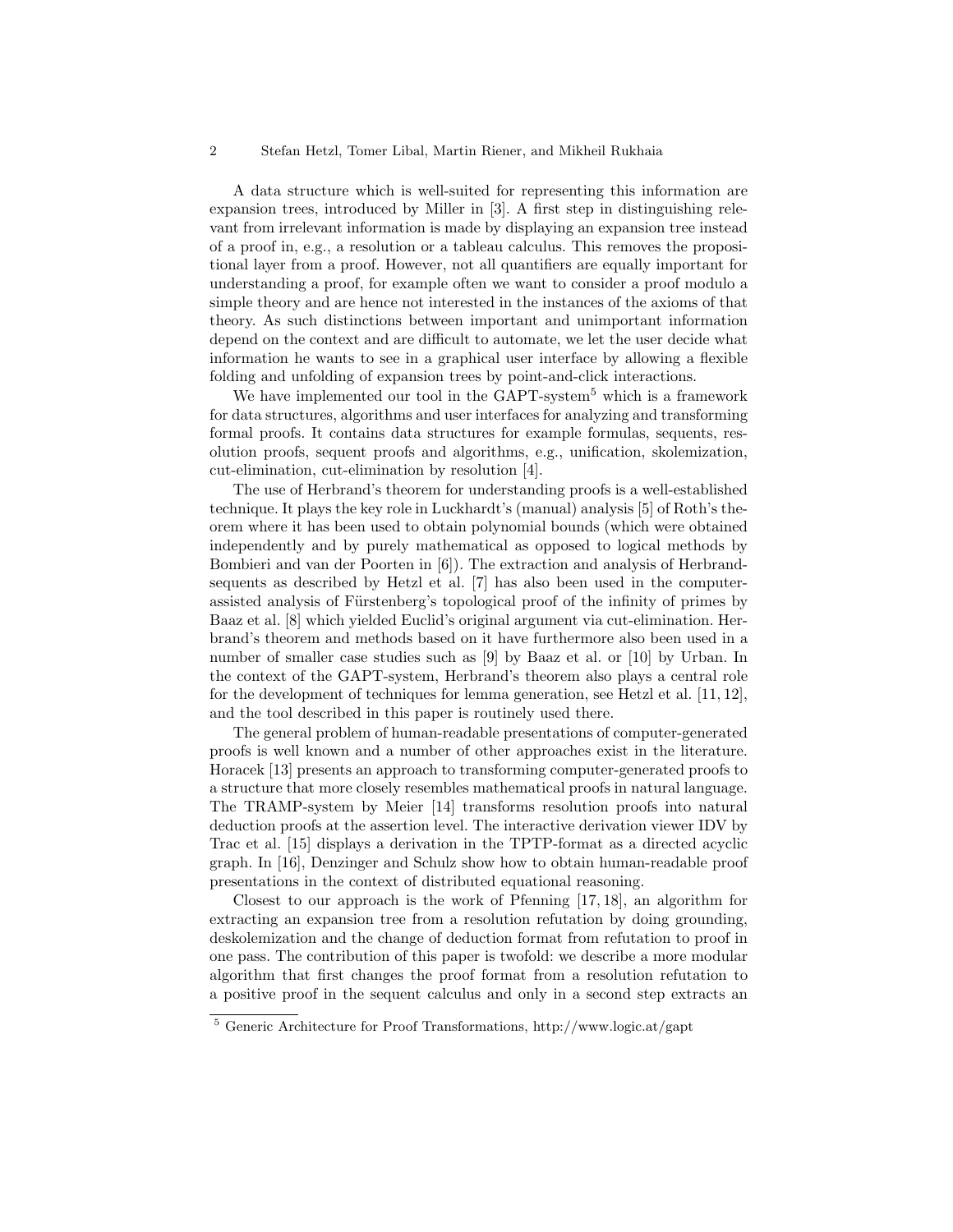expansion tree from the sequent calculus proof thus generated. Aside from higher modularity and less implementation effort in the context of the GAPT-system, this procedure has the practical advantage of allowing a translation to a daglike sequent calculus proof in case grounding of the resolution refutation is too expensive. Secondly we describe the theory and implementation of a convenient graphical user interface for displaying expansion trees which is available on the web.

# 2 Expansion Trees

The language of first-order logic we consider consists of *variables* and  $n$ -ary function- and predicate- symbols. As usual, terms are built from variables and function symbols in an inductive fashion. 0-ary function symbols are called constants. Formulas are built from predicates and the connectives  $\neg, \wedge, \vee, \rightarrow, \forall, \exists$ . A substitution is a function mapping variables to terms and its application is extended to terms and formulas in the usual way.

Let A be a formula, an occurrence of a subformula B in A is called *negative* if it is in the scope of an odd number of occurrences of  $\neg$  and it is called *positive* otherwise. A quantifier occurrence in a formula  $A$  is called *strong* if it is a positive universal or a negative existential and weak otherwise. So in other words: the strong quantifiers are exactly those that a transformation to negation normal form would turn into universal quantifiers.

Expansion trees were introduced by Miller in [19, 3]. These structures record the substitutions for quantifiers in the original formula and the formulas resulting from instantiations. Informally, an expression  $QxA(x) +^{t_1}E_1 +^{t_2} \cdots +^{t_n}E_n$  is an expansion tree, where  $Q \in \{\forall, \exists\}$  and  $t_1, \ldots, t_n$  are terms such that  $E_i$  is again an expansion tree representing  $A(t_i)$  for all  $i = 1, \ldots, n$ .

We deviate from [3] in that we define expansion trees for blocks of quantifiers as this is more natural for display purposes. A vector  $(x_1, \ldots, x_k)$  of variables is often abbreviated as  $\bar{x}$ . Also in contrast to [3] we only consider expansion trees of formulas that do not contain strong quantifiers. In our context of automated deduction, strong quantifiers are removed by Skolemization. As Skolem functions often possess a natural mathematical interpretation (see e.g. [8]), we opt for displaying expansion trees that still include the Skolem functions in order to increase their readability.

Definition 1 (Expansion tree). Expansion trees and a function Sh (for shallow) which maps an expansion tree to a formula are defined inductively as follows:

- A is an atomic expansion tree for A being an atom and  $\text{Sh}(A) = A$ .
- If  $E_1, E_2$  are expansion trees, then so are  $\neg E_1, E_1 \wedge E_2, E_1 \vee E_2$  and  $E_1 \rightarrow E_2$ with  $\text{Sh}(\neg E_1) = \neg \text{Sh}(E_1)$ ,  $\text{Sh}(E_1 \wedge E_2) = \text{Sh}(E_1) \wedge \text{Sh}(E_2)$ , etc.
- Let  $A(\bar{x})$  be a formula and  $\bar{t}_1, \ldots, \bar{t}_n$   $(n \geq 1)$  be a list of (vectors of) terms. Let  $E_1, \ldots, E_n$  be expansion trees with  $\text{Sh}(E_i) = A(\bar{t}_i)$  for  $1 \leq i \leq n$  and let  $Q \in \{\forall, \exists\}$ , then  $Q\overline{x}A(\overline{x}) +^{t_1}E_1 +^{t_2} \cdots +^{t_n}E_n$  is an expansion tree with  $\overline{\text{Sh}(Q\bar{x}A(\bar{x}) + ^{\bar{t}_1}E_1 + ^{\bar{t}_2} \cdots + ^{\bar{t}_n}E_n)} = Q\bar{x}A(\bar{x}).$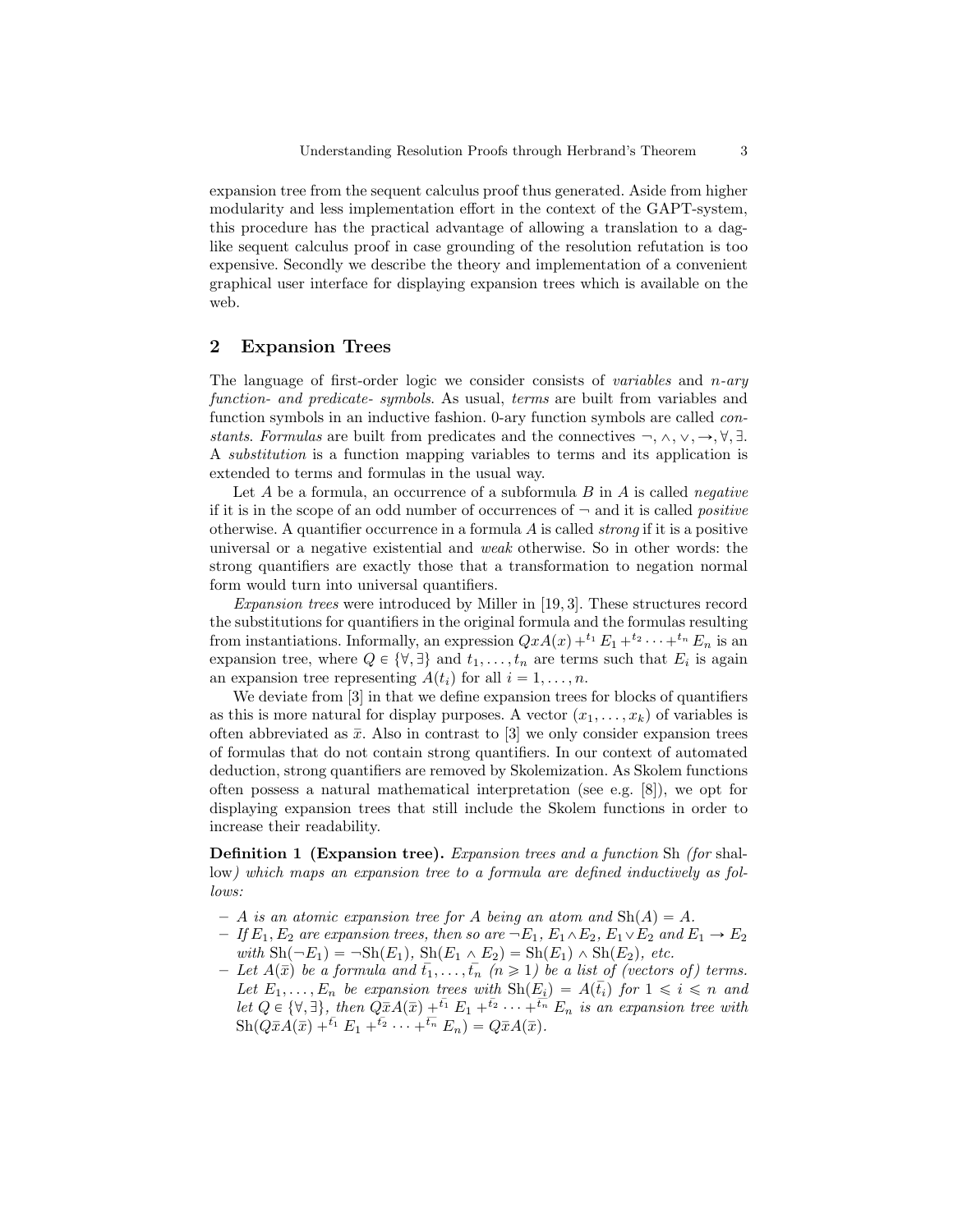We now define another function Dp (for *deep*) which maps an expansion tree to a quantifier-free formula: its full expansion.

Definition 2. Dp maps an expansion tree to a formula as follows:

$$
Dp(E) = E \text{ for an atomic expansion tree } E,
$$
  
\n
$$
Dp(-E) = -Dp(E),
$$
  
\n
$$
Dp(E_1 \circ E_2) = Dp(E_1) \circ Dp(E_2) \text{ for } \circ \in \{\wedge, \vee, \to\},
$$
  
\n
$$
Dp(\exists \overline{x}A + \overline{t_1} E_1 + \overline{t_2} \cdots + \overline{t_n} E_n) = Dp(E_1) \vee \cdots \vee Dp(E_n),
$$
  
\n
$$
Dp(\forall \overline{x}A + \overline{t_1} E_1 + \overline{t_2} \cdots + \overline{t_n} E_n) = Dp(E_1) \wedge \cdots \wedge Dp(E_n).
$$

In [3], a notion of expansion proof was defined from expansion trees using two conditions: *acyclicity* and *tautology*. The acyclicity condition ensures that there are no cycles between the strong quantifier nodes in the expansion tree. Since we deal with formulas that do not contain strong quantifiers, there is no need for this condition.

**Definition 3 (Expansion proofs).** An expansion tree  $E$  is called an expansion proof of a formula A without strong quantifiers if  $\text{Sh}(E) = A$  and  $\text{Dp}(E)$  is a tautology.

The meaning of expansion proofs is that they encode a proof of validity of the formula they represent. Expansion proofs can be directly translated into sequent calculus or natural deduction proofs, see e.g. [3].

Theorem 1 (Soundness & Completeness). A formula without strong quantifiers has an expansion proof iff it is valid.

*Proof.* In [3].  $\Box$ 

# 3 Display Expansion Trees

In this section we formally define the data structure of display expansion tree, a structure that builds on expansion trees by allowing a flexible *degree* of unfolding. While an expansion tree E induces only the two formulas  $\text{Sh}(E)$  and  $\text{Dp}(E)$ , the display expansion trees based on E turn span the whole spectrum between  $\text{Sh}(E)$ and  $Dp(E)$ . In our tool, the user will then be able to navigate this spectrum through a comfortable point-and-click interface.

Each quantifier node in a display expansion tree will have one of three states: open, closed and expanded.

Definition 4 (Display expansion tree). Display expansion trees are defined as follows:

- A is an atomic display expansion tree for an atom A.
- If  $E_1, E_2$  are display expansion trees, then so are  $\neg E_1$ ,  $E_1 \wedge E_2$ ,  $E_1 \vee E_2$ and  $E_1 \rightarrow E_2$ .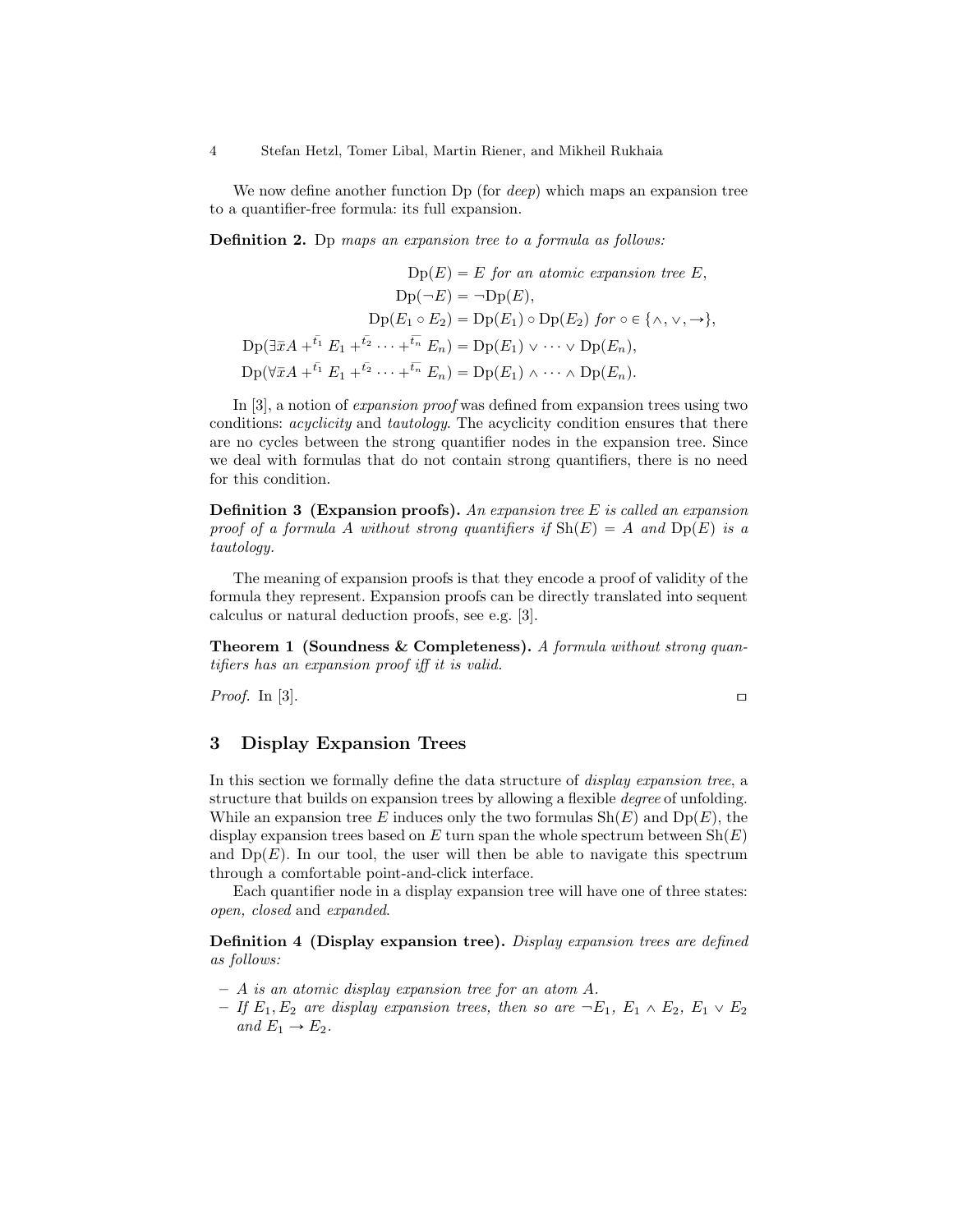- Let  $A(\bar{x})$  be a formula and  $\bar{t}_1, \ldots, \bar{t}_n$   $(n \geq 1)$  be a list of (vectors of) terms. Let  $E_1, \ldots, E_n$  be display expansion trees with  $\text{Sh}(E_i) = A(\bar{t}_i)$  for  $1 \leq i \leq n$ and let  $Q \in \{\forall, \exists\}$ , then:
	- 1.  $Q^c \bar{x} A(\bar{x}) + \bar{t}_1 \bar{t}_2 + \bar{t}_2 \cdots + \bar{t}_n E_n$  is a display expansion tree (this block of quantifiers is called closed).
	- 2.  $Q^{\circ} \bar{x} A(\bar{x}) + \bar{t}_1 E_1 + \bar{t}_2 \cdots + \bar{t}_n E_n$  is a display expansion tree (this block of quantifiers is called open).
	- 3.  $Q^e \overline{x} A(\overline{x}) +^{\overline{t}_1} E_1 +^{\overline{t}_2} \cdots +^{\overline{t}_n} E_n$  is a display expansion tree (this block of quantifiers is called expanded).

Under the global side condition: If  $Q\bar{x}$  is open or expanded, then all quantifiers between  $Q\bar{x}$  and the root must be expanded.

The differences in the status of these quantifier blocks will be apparent once we explain how to show a display expansion tree to a user. To that aim we first define the notion of display formula.

Definition 5 (display formula). Display formulas are defined inductively as follows:

- If A is an atom, then A is a display formula.
- If A, B are display formulas, then so are  $\neg A$ ,  $A \wedge B$ ,  $A \vee B$  and  $A \rightarrow B$ .
- If  $A(\bar{x})$  is a display formula, then  $Q\bar{x}A(\bar{x})$  and  $Q\bar{x}\langle\bar{t}_1;\ldots;\bar{t}_n\rangle A(\bar{x})$  are display formulas for  $Q \in \{\forall, \exists\}$ , where  $\bar{t}_i$  are vectors of terms (which represent substitution instances for  $\bar{x}$ ).
- substitution instances for x).<br>  $-If A_1, \ldots, A_n$  are display formulas, then  $\bigwedge \langle A_1, \ldots, A_n \rangle$  and  $\bigvee \langle A_1, \ldots, A_n \rangle$ If  $A_1, \ldots, A_n$  are display formulas, then  $\wedge \langle A_1, \ldots, A_n \rangle$  are display formulas for the n-ary connectives  $\wedge$  and  $\vee$ .

Given a display expansion tree  $E$  what we show to a user is the display formula  $Dy(E)$  defined as follows.

Definition 6. Dy maps a display expansion tree to a display formula:

 $Dy(E) = E$  for atomic E,  $Dy(\neg E) = \neg Dy(E),$  $\text{Dy}(E_1 \circ E_2) = \text{Dy}(E_1) \circ \text{Dy}(E_2)$  for  $\circ \in \{\land, \lor, \to\},$  $\mathrm{Dy}(Q^c\bar{x}A(\bar{x}) +^{\bar{t_1}}E_1 +^{\bar{t_2}} \cdots +^{\bar{t_n}}E_n) = Q\bar{x}A(\bar{x}) \text{ for } Q \in \{\forall, \exists\},\$  $\mathrm{Dy}(Q^{\mathrm{o}}\bar{x}A(\bar{x})+\bar{t_1}E_1+\bar{t_2}\cdots+\bar{t_n}E_n)=Q\bar{x}\langle t_1;\ldots;t_n\rangle A(\bar{x}),$  $D_y(\exists^e \bar{x}A(\bar{x}) + t_1 E_1 + t_2 \cdots + t_n E_n) = \sqrt{\langle D_y(E_1), \ldots, D_y(E_n) \rangle},$  $Dy(\forall^e \bar{x}A(\bar{x}) + t_1 E_1 + t_2 \cdots + t_n E_n) = \bigwedge \langle Dy(E_1), \ldots, Dy(E_n) \rangle$ 

The user can hence control the formula that he sees by changing the status of quantifier nodes of a display expansion tree. A display expansion tree in a particular state of partial unfolding lies hence between the shallow formula and the deep formula of the underlying expansion tree. This observation can be made precise as follows: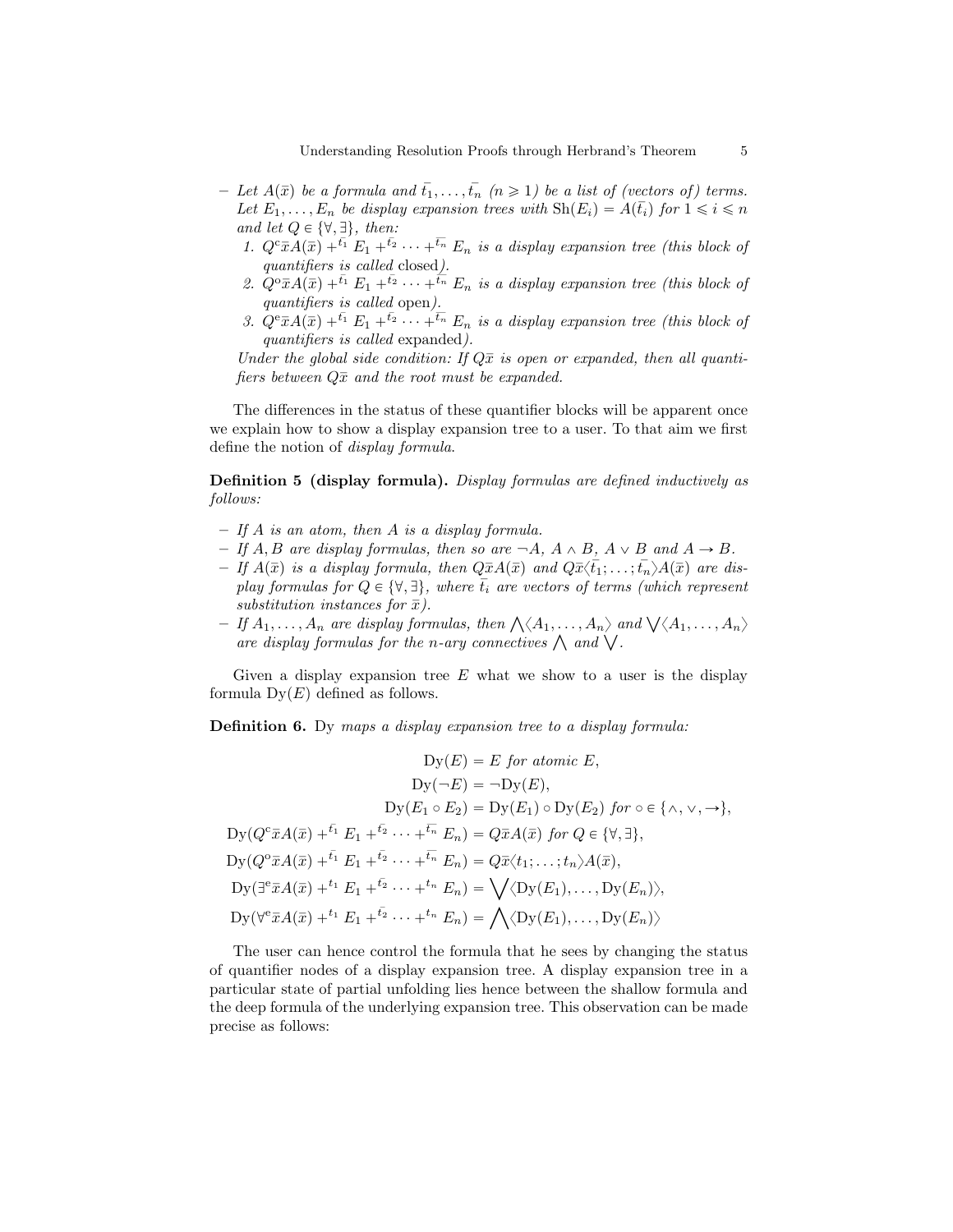Definition 7. Fm maps display formulas to formulas:

$$
\operatorname{Fm}(A) = A \text{ for a formula } A,
$$

$$
\operatorname{Fm}(Q\overline{x}A(\overline{x})) = Q\overline{x}A(\overline{x}) \text{ for } Q \in \{\forall, \exists\},
$$

$$
\operatorname{Fm}(Q\overline{x}\langle t_1; \dots; t_n \rangle A(\overline{x})) = Q\overline{x}A(\overline{x}) \text{ for } Q \in \{\forall, \exists\},
$$

$$
\operatorname{Fm}(\sqrt{\langle A_1, \dots, A_n \rangle}) = A_1 \vee \dots \vee A_n,
$$

$$
\operatorname{Fm}(\sqrt{\langle A_1, \dots, A_n \rangle}) = A_1 \wedge \dots \wedge A_n.
$$

**Proposition 1.** Let E be a display expansion tree. If all quantifiers in E are closed, then  $\text{Fm}(\text{Dy}(E)) = \text{Sh}(E)$ . If all quantifiers in E are expanded, then  $\text{Fm}(\text{Dy}(E)) = \text{Dp}(E)$ .

*Proof.* By induction on the structure of E.

# 4 Transforming Resolution Proofs to Expansion Trees

In this section we give an algorithm for constructing expansion proofs from resolution refutations. We proceed by first transforming a resolution refutation of the negation of a formula F into a proof of F in the sequent calculus [20]. The second step is to transform the sequent calculus proof into an expansion tree proof. While the second part is done in a similar way to other sources [3], the first part, to the best of knowledge of the authors, was not described earlier in this form.

The proofs we expect as input to our algorithm are resolution refutations of sets of clauses. A clause is a disjunction of literals, a literal is an atom or the negation of an atom. We will sometimes write a clause in the format  $A_1, \ldots, A_n \vdash$  $B_1, \ldots, B_m$  for  $B_i$  being the positive and  $A_i$  the negative literals. This notation facilitates the connection to the sequent calculus. We will denote clauses by uppercase Greek letters and formulas by uppercase Latin letters. Substitutions and most general unifiers are defined as usual and will be denoted by lowercase Greek letters. Terms are denoted by lowercase Latin letters. We will also write  $s[t]$  in order to emphasize that t is a subterm of s.

The version of the *resolution calculus* presented in Fig. 1 forms, if one drops the (Instance) rule, the minimal version required in order to obtain completeness for first-order logic with equality. This makes our algorithm applicable, via elementary translations, to the proofs obtained by most resolution theorem provers in the market. The redundant (Instance) rule allows us to take advantage of simpler proof formats generated by some theorem provers, such as Prover9. Let C be a set of clauses, a tree over the rules in Fig. 1 with leaves from  $C$  is a refutation of  $C$  if:

- the root of the tree is the empty clause  $\Box$ .
- when we apply a binary rule on clauses  $\Gamma$  and  $\Delta$ , their sets of free variables must be disjoint.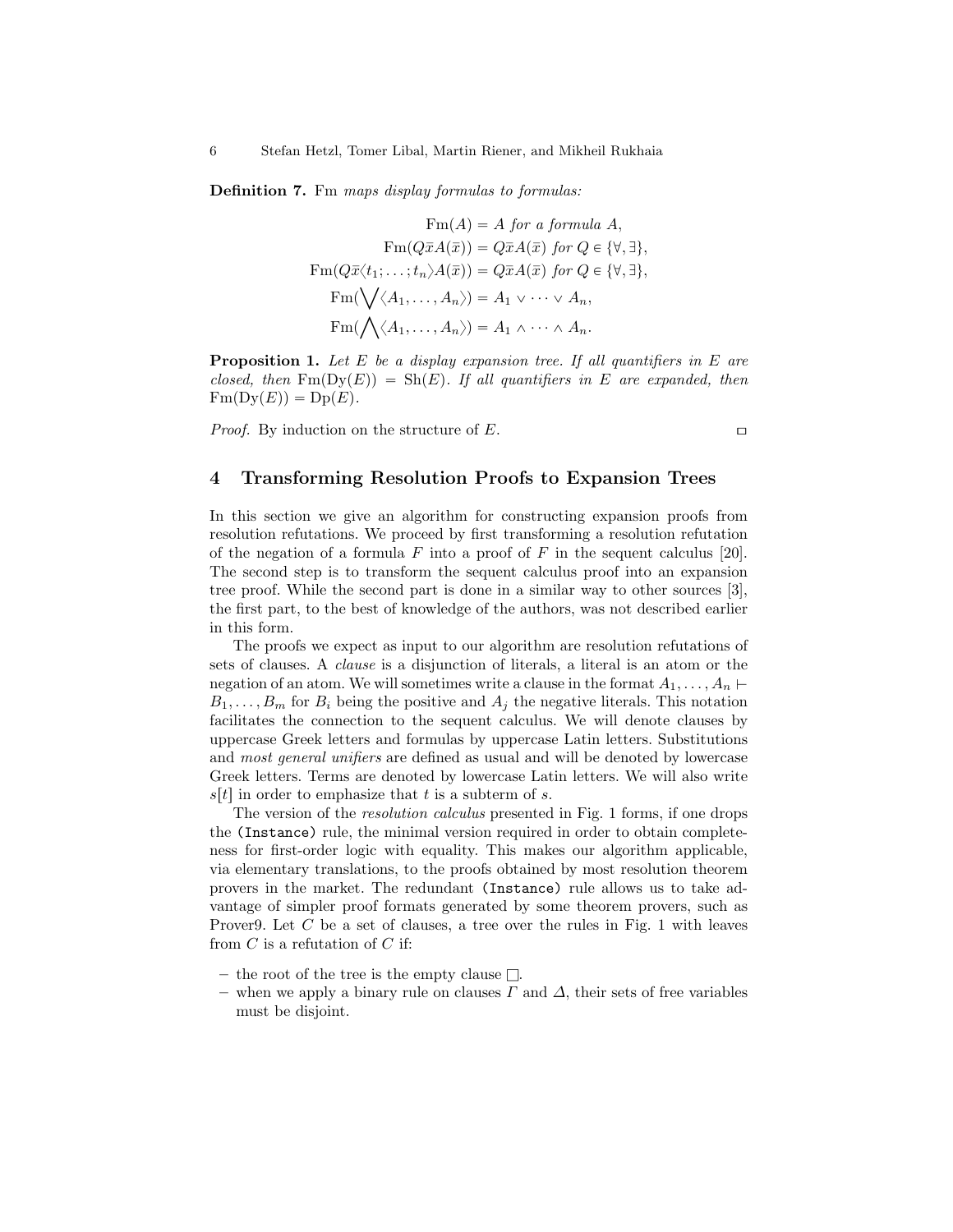Understanding Resolution Proofs through Herbrand's Theorem 7

$$
\frac{A \vee \Gamma \quad \neg B \vee \Delta}{\Gamma \sigma \vee \Delta \sigma} \text{ (Resolve)}^1 \qquad \frac{A \vee B \vee \Gamma}{A \sigma \vee \Gamma \sigma} \text{ (Factor)}^1
$$
\n
$$
\frac{t = s \vee \Gamma \quad A[r] \vee \Delta}{A[s] \sigma \vee \Gamma \sigma \vee \Delta \sigma} \text{ (Paramod)}^2 \qquad \frac{\Gamma}{\Gamma \sigma} \text{ (Variant)}^3
$$
\n
$$
\frac{\Gamma}{\Gamma \sigma} \text{ (Instance)} \qquad \frac{\Gamma}{x = x} \text{ (Reflexivity)}
$$

1.  $\sigma$  is a most general unifier of A and B.

2.  $\sigma$  is a most general unifier of t and r.

3.  $\sigma$  is a variable renaming.

### Fig. 1. The resolution calculus

#### 4.1 Transforming Resolution Proofs to Sequent Proofs

The calculus we will use is presented in Fig. 2. It extends the classical sequent calculus [20] with additional equality rules. The rules for the connectives  $\exists$ ,  $\vee$  and  $\rightarrow$  are analogous to the ones presented. We will denote multisets of formulas by uppercase Latin letters. sequents are pairs of multisets of formulas denoted by  $\Gamma \vdash \Delta$ . The formulas in the upper sequents that do not occur in the lower sequent are called *auxiliary formulas* of the rule, those in the lower sequent are called the principal formulas.

$$
\frac{A}{A \vdash A} \text{ (Ax)} \qquad \frac{A, \Gamma \vdash \Delta}{\Gamma \vdash \Delta, \neg A} \text{ } (\neg : r) \qquad \frac{\Gamma \vdash \Delta, A}{\neg A, \Gamma \vdash \Delta} \text{ } (\neg : l)
$$
\n
$$
\frac{\Gamma \vdash \Delta, A \qquad A \vdash \Pi, B}{\Gamma, A \vdash \Delta, \Pi, A \land B} \text{ } (\land : r) \qquad \frac{A, \Gamma \vdash \Delta}{A \land B, \Gamma \vdash \Delta} \text{ } (\land : l_1) \qquad \frac{B, \Gamma \vdash \Delta}{A \land B, \Gamma \vdash \Delta} \text{ } (\land : l_2)
$$
\n
$$
\frac{\Gamma \vdash \Delta, A[x]}{\Gamma \vdash \Delta, \forall y. A[y]} \text{ } (\forall : r)^1 \qquad \frac{A[t], \Gamma \vdash \Delta}{\forall y. A[y], \Gamma \vdash \Delta} \text{ } (\forall : l)^2 \qquad \frac{\Gamma \vdash \Delta, A, A}{\Gamma \vdash \Delta, A} \text{ } (Contr : r)
$$
\n
$$
\frac{A, A, \Gamma \vdash \Delta}{A, \Gamma \vdash \Delta} \text{ } (Contr : l) \qquad \frac{\Gamma \vdash \Delta}{\Gamma \vdash \Delta, A} \text{ } (Weak : r) \qquad \frac{\Gamma \vdash \Delta}{A, \Gamma \vdash \Delta} \text{ } (Weak : l)
$$
\n
$$
\frac{\Gamma \vdash \Delta, A \qquad A, A \vdash \Pi}{\Gamma, A \vdash \Delta, \Pi} \text{ } (Cut) \qquad \frac{\Gamma \vdash \Delta, t = s \qquad A[s], A \vdash \Pi}{\Gamma \vdash t = t} \text{ } (Reflexivity)
$$
\n
$$
\frac{\Gamma \vdash \Delta, t = s \qquad A \vdash \Pi, A[s]}{\Gamma, A \vdash \Delta, \Pi, A[t]} \text{ } (Eq : r) \qquad \frac{\Gamma \vdash \Delta, t = s \qquad A[s], A \vdash \Pi}{A[t], \Gamma, A \vdash \Delta, \Pi} \text{ } (Eq : l)
$$

1. x does not occur free in  $\Gamma$ ,  $\Delta$  or in  $\forall y.A[y]$ .

2. t does not contain variables bound in A.

#### Fig. 2. The sequent calculus

In order to be able to relate refutations with proofs, we require the following auxiliary definitions.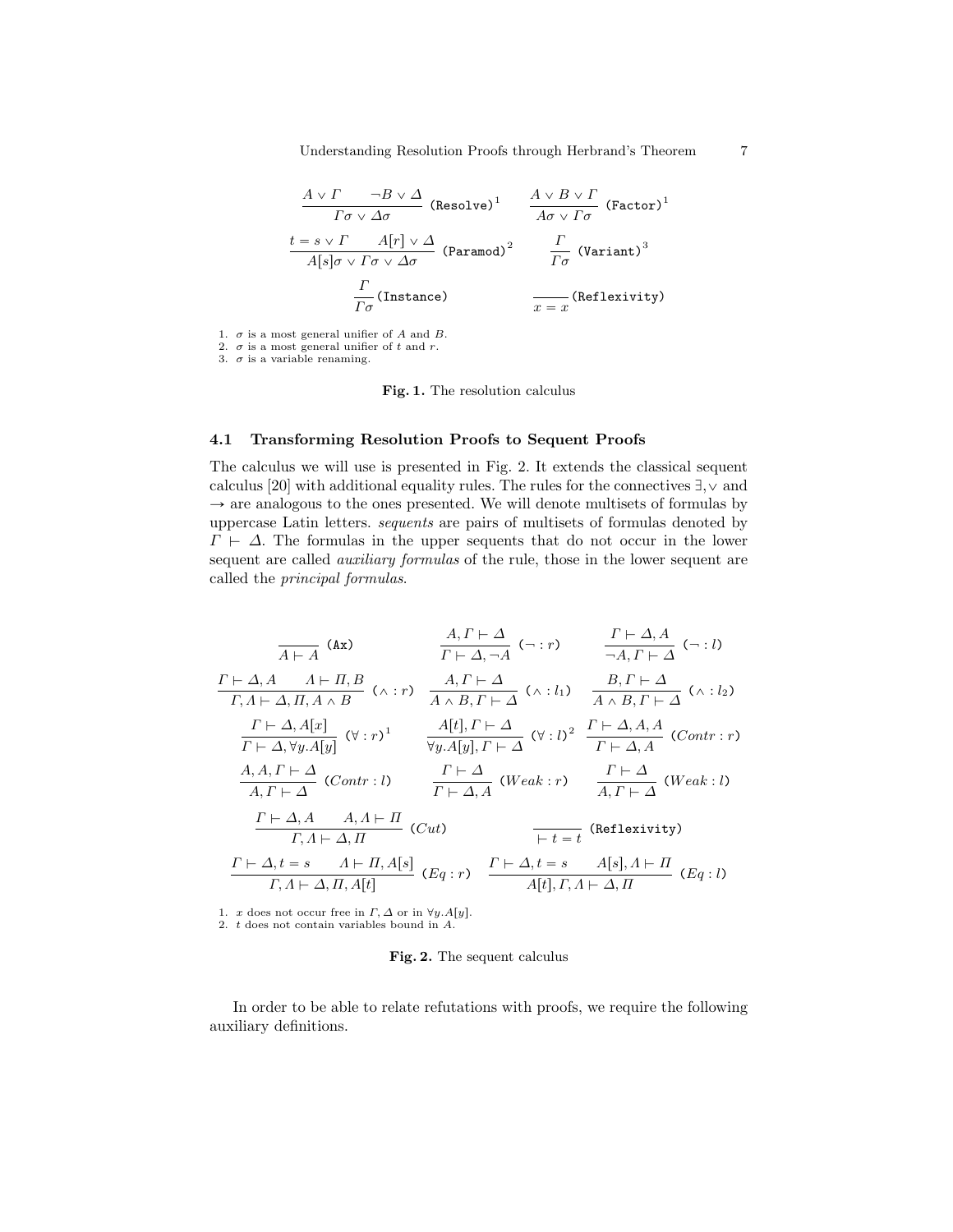**Definition 8.** Given two sequents  $s_1$  and  $s_2$  of the forms  $\Gamma \vdash \Delta$  and  $\Pi \vdash \Lambda$ , their product  $s_1 \times s_2$  is  $\Gamma, \Pi \vdash \Delta, \Lambda$ . Given two sets of sequents  $S_1$  and  $S_2$ , their product  $S_1 \times S_2$  is the set containing all possible products between sequents of each set.

**Definition 9 (Clause normal forms).** Let  $A, A_1, A_2$  denote formulas without weak quantifiers and  $B, B_1, B_2$  denote formulas without strong quantifiers and let P denote atoms. Define the mappings  $\mathsf{CNF}^+(A)$  and  $\mathsf{CNF}^-(B)$  by the following

mutual induction:<br> $C\!N\!F^+(P) = \{ \vdash P \}$  $CNF^+(P) = \{P\}$   $CNF^+(A_1 \wedge A_2) = CNF^+(A_1) \cup CNF^+(A_2)$ <br>  $CNF^-(P) = \{P\}$   $CNF^+(A_1 \vee A_2) = CNF^+(A_1) \times CNF^+(A_2)$  $C\!N\!F^-(P) = \{P \vdash\}$ <br>  $C\!N\!F^+(A_1 \vee A_2) = C\!N\!F^+(A_1) \times C\!N\!F^+(A_2)$ <br>  $C\!N\!F^+(B) = C\!N\!F^-(B_1 \wedge B_2) = C\!N\!F^-(B_1) \times C\!N\!F^-(B_2)$  $C\mathit{NF}^+(-B) = C\mathit{NF}^-(B)$   $C\mathit{NF}^-(B_1 \wedge B_2) = C\mathit{NF}^-(B_1) \times C\mathit{NF}^-(B_2)$ <br>  $C\mathit{NF}^-(\neg A) = C\mathit{NF}^+(A)$   $C\mathit{NF}^-(B_1 \vee B_2) = C\mathit{NF}^-(B_1) \cup C\mathit{NF}^-(B_2)$  $CNF^{-}(B_1 \vee B_2) = CNF^{-}(B_1) \cup CNF^{-}(B_2)$  $CNF^+(\forall x.A) = CNF^+(A)$   $CNF^-(\exists x.B) = CNF^-(B)$ 

The case of  $\rightarrow$  is defined by combining the cases of  $\vee$  and  $\neg$ .

The point of the above two transformation is that  $\text{CNF}^+(A)$  is logically equivalent to A while  $CNF^{-}(B)$  is logically equivalent to  $\neg B$ , this definition hence avoids an explicit transformation to negation-normal form before computing a clause set. This transformation is extended to sequents as follows:

Definition 10 (Clause normal forms of sequents). Let  $A_1, \ldots, A_n \vdash$  $B_1, \ldots, B_m$  be a sequent without strong quantifiers, then  $\mathsf{CNF}^-(A_1, \ldots, A_n \vdash b_n)$  $B_1, \ldots, B_m$  =  $\mathcal{C\!N\!F}^+(A_1 \wedge \ldots \wedge A_n \wedge \neg B_1 \wedge \ldots \wedge \neg B_m).$ 

While this transformation is exponential in the worst case it has not created problems for our practical applications as the sequents we consider are typically quite close to a conjunctive normal form. In case it does pose a performanceproblem this transformation can easily be replaced by the polynomial structural clause form transformation.

Example 1. Let  $\Gamma \vdash \Delta = P(a), \forall x.(P(x) \rightarrow Q(x)) \vdash Q(a)$ , then

 $CNF^{-}( \Gamma \vdash \Delta ) = \{ \vdash P(a); P(x) \vdash Q(x); Q(a) \vdash \}$ 

The following algorithm generates a sequent proof of  $A, \Pi \vdash A$  when the clause  $\Pi \vdash A$  is in CNF<sup>+</sup>(A).

**Data:** Formula A and a clause  $\Pi \vdash A$  such that  $\Pi \vdash A \in \text{CNF}^+(A)$ begin A is an atom  $\implies$  A  $\vdash$  A  $A = \neg B \implies \text{apply } (\neg : l) \text{ to } \text{PCNF}^-(\Pi \vdash A, B)$  $A = B \wedge C \implies$  apply either  $(\wedge : l_1)$  to PCNF<sup>+</sup> $(B, \Pi \vdash A)$  or  $(\wedge : l_2)$  to  $PCNF^+(C, H \vdash A)$  $A = \forall x.A \implies \text{apply } (\forall : l) \text{ to } \text{PCNF}^+(A, \Pi \vdash A)$ . . . end

# Algorithm 1:  $PCNF^+(A, \Pi \vdash \Lambda)$

The dual algorithm  $PCNF<sup>-</sup>$  for computing a sequent calculus proof in the case of  $\Pi \vdash A \in \text{CNF}^{-}(A)$  is defined in a similar way and we obtain: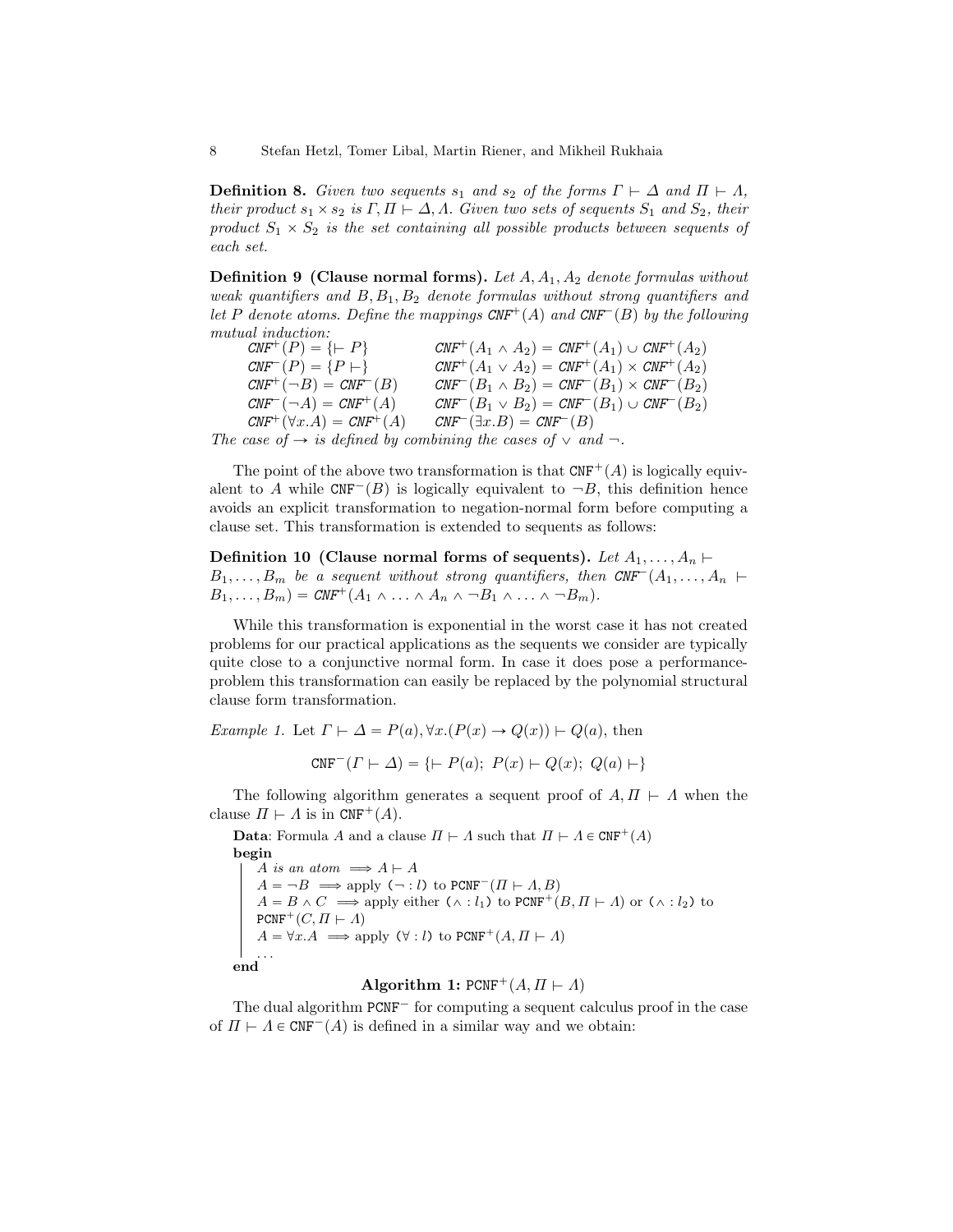**Lemma 1.** Let  $A$  be a formula without weak quantifiers and  $B$  be a formula without strong quantifiers and  $\Pi \vdash \Lambda$  a clause, then:

- if 
$$
\Pi \vdash \Lambda \in \text{CNF}^+(A)
$$
 then  $\text{PCNF}^+(A, \Pi \vdash \Lambda)$  is a sequent proof of  $A, \Pi \vdash \Lambda$ .  
- if  $\Pi \vdash \Lambda \in \text{CNF}^-(B)$  then  $\text{PCNF}^-(\Pi \vdash \Lambda, B)$  is a sequent proof of  $\Pi \vdash \Lambda, B$ .

*Proof.* By a straightforward induction on the structure of A.  $\Box$ 

For actual applications it is more useful to generate proofs of sequents, not just of formulas, i.e. we work in a setting where a sequent  $\Gamma \vdash \Delta$  takes the role of the formulas A or B above. To that aim the above algorithms are extended in a straightforward way to an algorithm  $PCNF(\Gamma \vdash \Delta, \Pi \vdash \Lambda)$  that generates a sequent calculus proof of  $\Gamma, \Pi \vdash \Delta, \Lambda$  if  $\Pi \vdash \Lambda \in \text{CNF}^-(\Gamma \vdash \Delta)$ .

**Lemma 2.** Let  $\Gamma \vdash \Delta$  be a sequent without strong quantifiers and  $\Pi \vdash \Lambda \in$  $CNF^{-}( \Gamma \vdash \Delta), \text{ then } PCNF(\Gamma \vdash \Delta, \Pi \vdash \Lambda) \text{ is a proof of } \Gamma, \Pi \vdash \Delta, \Lambda.$ 

*Proof.* If  $\Pi \vdash A \in \text{CNF}^-(\Gamma \vdash \Delta)$ , then either  $\Pi \vdash A \in \text{CNF}^+(A)$  for some  $A \in \Gamma$ or  $\Pi \vdash A \in \text{CNF}^-(B)$  for some  $B \in \Delta$  and we can use Lemma 1.

*Example 2.* Continuing Example 1 we have  $PCNF(\Gamma \vdash \Delta, \vdash P(a)) =$ 

$$
\frac{P(a) \vdash P(a)}{P(a), \forall x. (P(x) \rightarrow Q(x)) \vdash Q(a), P(a)} \ (Weak:*)
$$

and  $PCNF(\Gamma \vdash \Delta, P(x) \vdash Q(x)) =$ 

$$
\frac{P(x) \vdash P(x) \quad Q(x) \vdash Q(x)}{P(x), P(x) \rightarrow Q(x) \vdash Q(x)} \quad (\rightarrow : l)
$$
\n
$$
\frac{P(x), \forall x. (P(x) \rightarrow Q(x)) \vdash Q(x)}{P(x), P(a), \forall x. (P(x) \rightarrow Q(x)) \vdash Q(a), Q(x)} \quad (Weak:*)
$$

and  $PCNF(\Gamma \vdash \Delta, Q(a) \vdash)) =$ 

$$
\frac{Q(a) \vdash Q(a)}{Q(a), P(a), \forall x. (P(x) \rightarrow Q(x)) \vdash Q(a)} \ (Weak:*)
$$

The last algorithm in this section combines the sequent calculus proofs obtained by PCNF and a refutation of  $CNF^{-}(F \nightharpoonup \Delta)$  into a sequent calculus proof of  $\Gamma \vdash \Delta$ . This algorithm translates a dag-like refutation into a tree-like proof and hence grounds it. The most important step is to replace a resolution inference by an atomic cut on instances of the sequent calculus proofs obtained from the premises of the resolution inference.

**Data:** a refutation R of  $CNF^{-}(F \nightharpoonup \Delta)$ R match begin An initial clause  $\Pi \vdash \Lambda \implies \text{PCNF}(F \vdash \Delta, \Pi \vdash \Lambda)$ R is obtained by (Factor) with m.g.u.  $\sigma$  from  $R' \implies \text{apply (Contr : r) or}$  $(Contr: l)$  to  $LK(R')\sigma$ R is obtained by (Resolve) with m.g.u. σ from  $R_1$  and  $R_2 \implies$  apply (Cut) to LK( $R_1$ ) $\sigma$  and LK( $R_2$ ) $\sigma$ . . . end

Algorithm 2: LK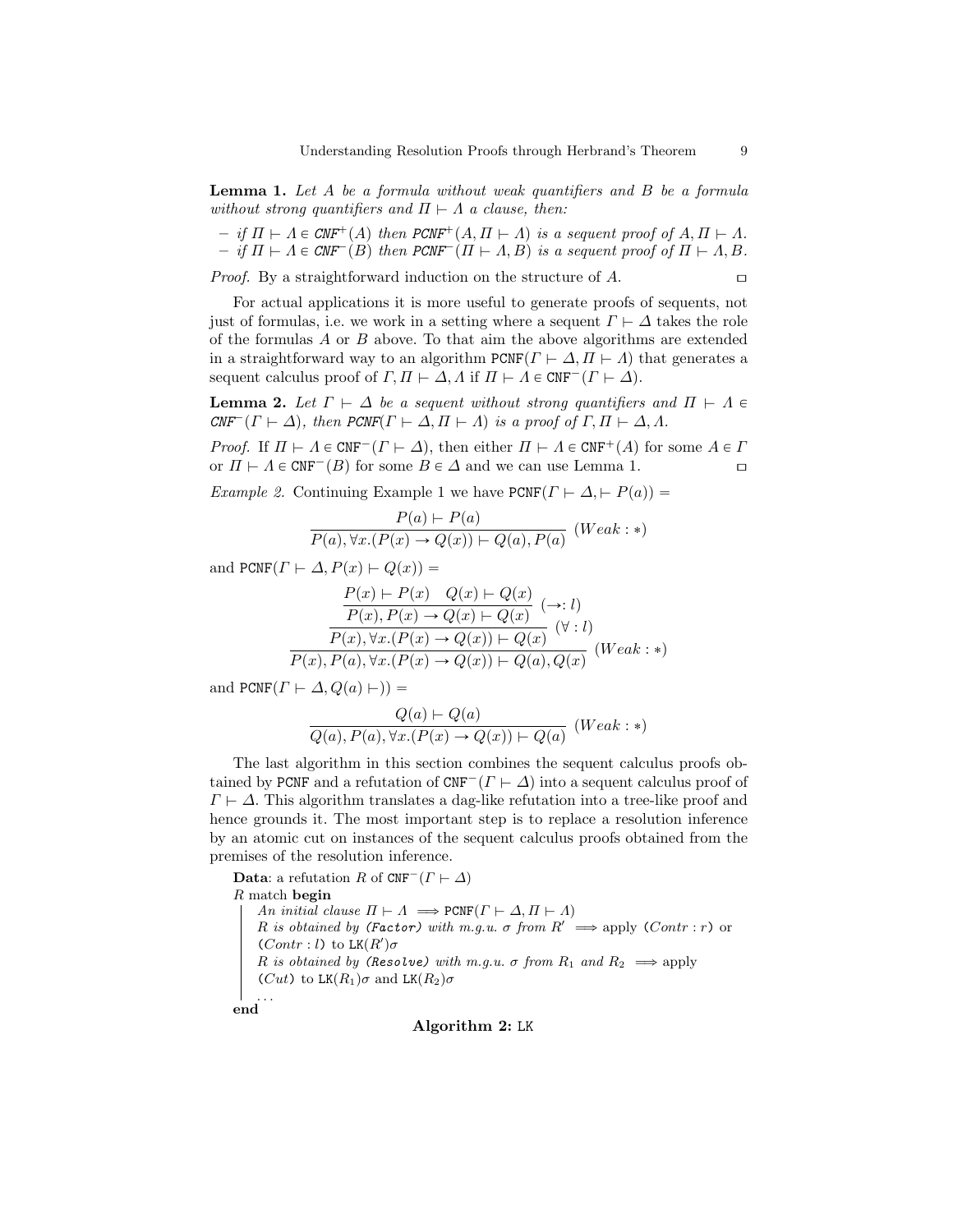**Theorem 2.** Let  $\Gamma \vdash \Delta$  be a sequent without strong quantifiers and let R be a refutation of  $\text{CNF}^{-}( \Gamma \vdash \Delta)$ , then LK(R) is a sequent calculus proof of  $\Gamma \vdash \Delta$ .

*Proof.* By a straightforward induction on the structure of the refutation.  $\Box$ 

#### 4.2 Transforming Sequent Proofs to Expansion Trees

In this section we describe how to read off expansion trees from sequent calculus proofs. The algorithm presented in this section is based on [3] but in addition deals with quantifier-free cuts and equation rules. The algorithm merge used in this algorithm for the merging of two expansion trees is defined in [3].

Data: A sequent proof P if  $(Ax)$  then return an atomic expansion tree for each formula else return expansion trees of upper sequents and replace the trees  $E_i$  of the auxiliary formulas with  $P$  match begin  $(\wedge : r) \Longrightarrow E_1 \wedge E_2$  $(\forall : l)$  with principal formula  $\forall x.A$  and auxiliary formula  $A[t/x] \Longrightarrow \forall x.A + ^t E$  $(Contr: l) \Longrightarrow \mathtt{merge}(E_1, E_2)$  $(Cut) \Longrightarrow \varnothing$  $(Eq : r) \Longrightarrow E_2$ . . . end end

# Algorithm 3: ET

**Theorem 3.** Let P be a sequent proof of s without strong quantifiers, then  $ET(P)$ is a sequent of expansion trees of the formulas in s.

*Proof.* By a straightforward induction on the structure of P.  $\Box$ 

# 4.3 Complexity and Scalability

Expansion trees are an inherently ground formalism. This has the consequence that the translation from a (non-ground) resolution refutation to an expansion tree is expontential in the worst case. On the one hand this is a limitation of the algorithms presented here. On the other hand, grounding has a signifcant benefit: the witnesses which typically carry important information can only be read off from a ground proof. We will illustrate this phenomenon in the next section by describing an example for a clause set whose refutation only shows that a certain puzzle can be solved while its expansion tree contains the solution (which necessarily must be a ground term).

An extension of our algorithms which would be useful for such critical cases would be to carry out the computation of ground instances on demand. The present user-interface would not change but the implementation of a display expansion tree would: instead of keeping a complete expansion tree in memory, it would only store the original resolution refutation and compute the ground instances of single quantifiers when asked to.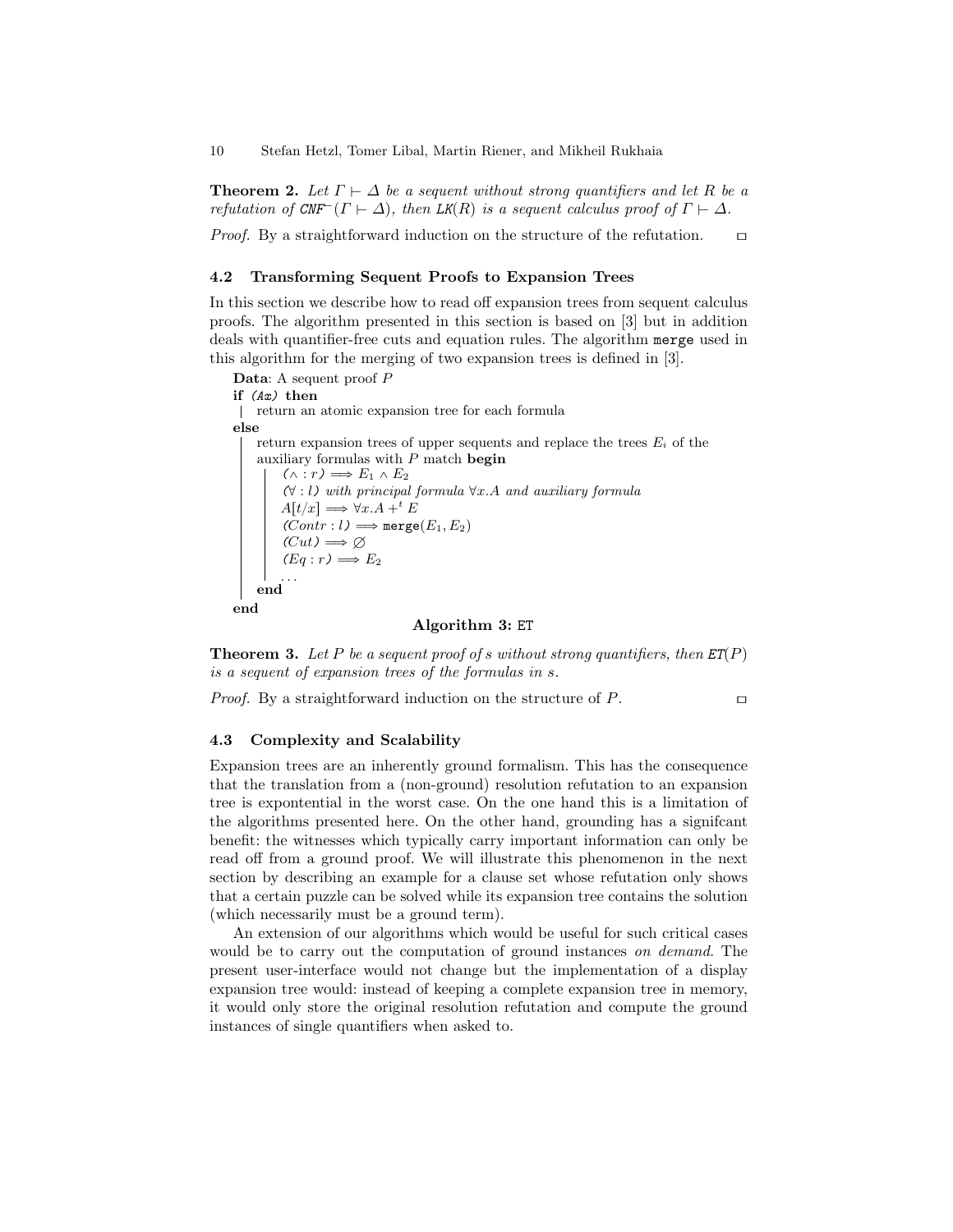# 5 Implementation and Examples

Programmed in Scala, GAPT is a framework intended, on the one hand, to allow an easy and intuitive programming of proof theoretical algorithms and applications and on the other hand to be as general and flexible as possible, in order to be able to target the widest range of languages and calculi. To meet these two requirements, we make extensive use of Scala's object-oriented (OO) and functional paradigms. The OO support is used mainly in order to build a complex type system and abstraction between different logics. The functional support is used, as we will see in the rest of this paper, in order to map formulas, proofs and similar data directly to Scala functions and algebraic data structures. The fact that Scala is compatible with Java allowed us to use its built-in libraries in order to supply a comprehensive graphical user interface. GAPT supplies algebraic data structures for terms, formulas, sequents, resolution proofs, sequent proofs and many other logical objects. The functionality described in this paper is available from version 1.4 on. The interested reader is invited to download the current version from http://www.logic.at/gapt.

### 5.1 Import of a Resolution Proof

The GAPT-System contains two methods for importing resolution proofs. The first is based on proof replaying by reproving each inference through forward reasoning [21] in the minimal resolution calculus implemented in GAPT (Fig. 1). A drawback of this method is that the resulting proofs may differ significantly from the ones found by the theorem prover and that search might be inefficient for macro-rules like hyperresolution. Therefore the second method implements a direct import from the format for the Ivy proof checker [22]. Ivy's resolution calculus (Fig. 3) replaces unification by an explicit instance rule which applies the substitution separately. The next step in the extraction of an expansion tree - the transformation to LK - grounds the proof, applying the substitution to the respective subproofs anyway. Therefore we decided to add the instance rule to GAPT's resolution calculus instead of merging instance rules into unifiers within the other inference rules. The flip rule is expanded to a proof of equational symmetry from the equational reflexivity axiom.

The conversion of Prover9's output [23] to the Ivy format is performed by prooftrans which is part of Prover9's LADR distribution. An Ivy proof is represented as a Lisp S-Expression which requires a different naming convention, therefore GAPT's parser has to integrate proper renaming of constants and variables according to these conventions.

We will use a running example to illustrate the work-flow of our tool. The running example is the famous puzzle of a farmer who wants to transport a wolf, a goat and a cabbage across a river using a boat in which he can take at most one of these items with him. The difficulty is that he can neither leave goat and cabbage nor wolf and goat alone on one of the shores. How can he cross the river? This is formalized as problem PUZ047+1 of the TPTP-library [24]. The formalization uses a 5-ary predicate symbol p whose first four coordinates contain the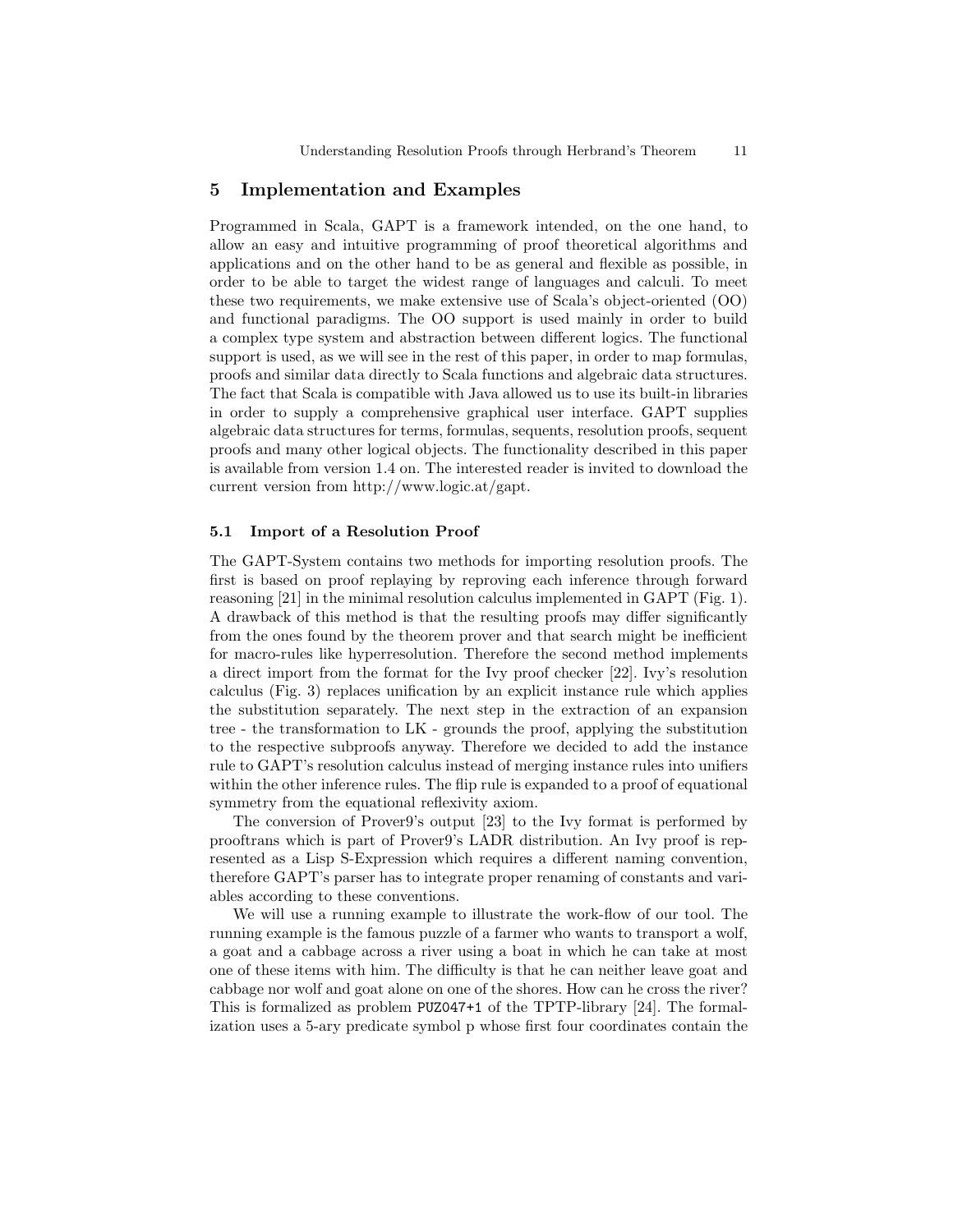$$
\frac{A \vee \Gamma \quad \neg A \vee \Delta}{\Gamma \vee \Delta} \text{ (Resolve)} \qquad \frac{A \vee A \vee \Gamma}{A \vee \Gamma} \text{ (Factor)}
$$
\n
$$
\frac{t = s \vee \Gamma \quad A[t] \vee \Delta}{A[s] \vee \Gamma \vee \Delta} \text{ (Paramod)} \qquad \frac{\Gamma}{\Gamma \sigma} \text{ (Instance)}^1
$$
\n
$$
\frac{\Gamma, s = t}{\Gamma, t = s} \text{ (Flip)} \qquad \frac{\Gamma}{x = x} \text{ (Reflexivity)}
$$

1.  $\sigma$  is an arbitrary substitution.

Fig. 3. The Ivy Resolution calculus

positions of farmer, wolf, goat and cabbage and whose fifth position contains the actions already taken. Universally quantified implications describe the possible actions, the additional axiom  $p(south, south, south, south, start)$  describes the initial state, the goal is to prove  $\exists z \, p(\text{north}, \text{north}, \text{north}, \text{north}, z)$ . For testing our running example we first produce a Prover9 output file by running:

```
$ tptp_to_ladr < PUZ047+1.p > PUZ047+1.in
$ prover9 < PUZ047+1.in > PUZ047+1.out
```
Then we start the command-line interface of GAPT and load the resolution proof from the output file.

```
$ ./cli.sh
scala> val p = loadProver9Proof( "PUZ047+1.out" )
```
This command imports a resolution refutation p. One important aspect of this refutation is that it does not contain the solution to the puzzle, it merely shows that the puzzle is solvable. The actual solution will be computed by our tool automatically by the transformation of the resolution refutation to an expansion tree. The solution will then be presented in plain sight to the user as instance of the above-mentioned existential quantifier. This example thus illustrates very well the added value of expansion trees over resolution refutations.

## 5.2 Extraction of an Expansion Tree

As described in Section 4, the extraction of an expansion tree from a resolution refutation proceeds in two phases. First we import a resolution refutation and transform it into a sequent calculus proof following Algorithms 1 and 2.

In addition to the resolution proof, the original input formula is extracted from Prover9's output file. The rationale behind this is that the user expects to see an expansion tree representing the input formula, its clause normal form might be of a significantly different shape. The original formula is transformed into a sequent which forms the end-sequent of the sequent calculus proof that is constructed. This can be carried out by

```
scala> val q = loadProver9LKProof( "PUZ047+1.out" )
```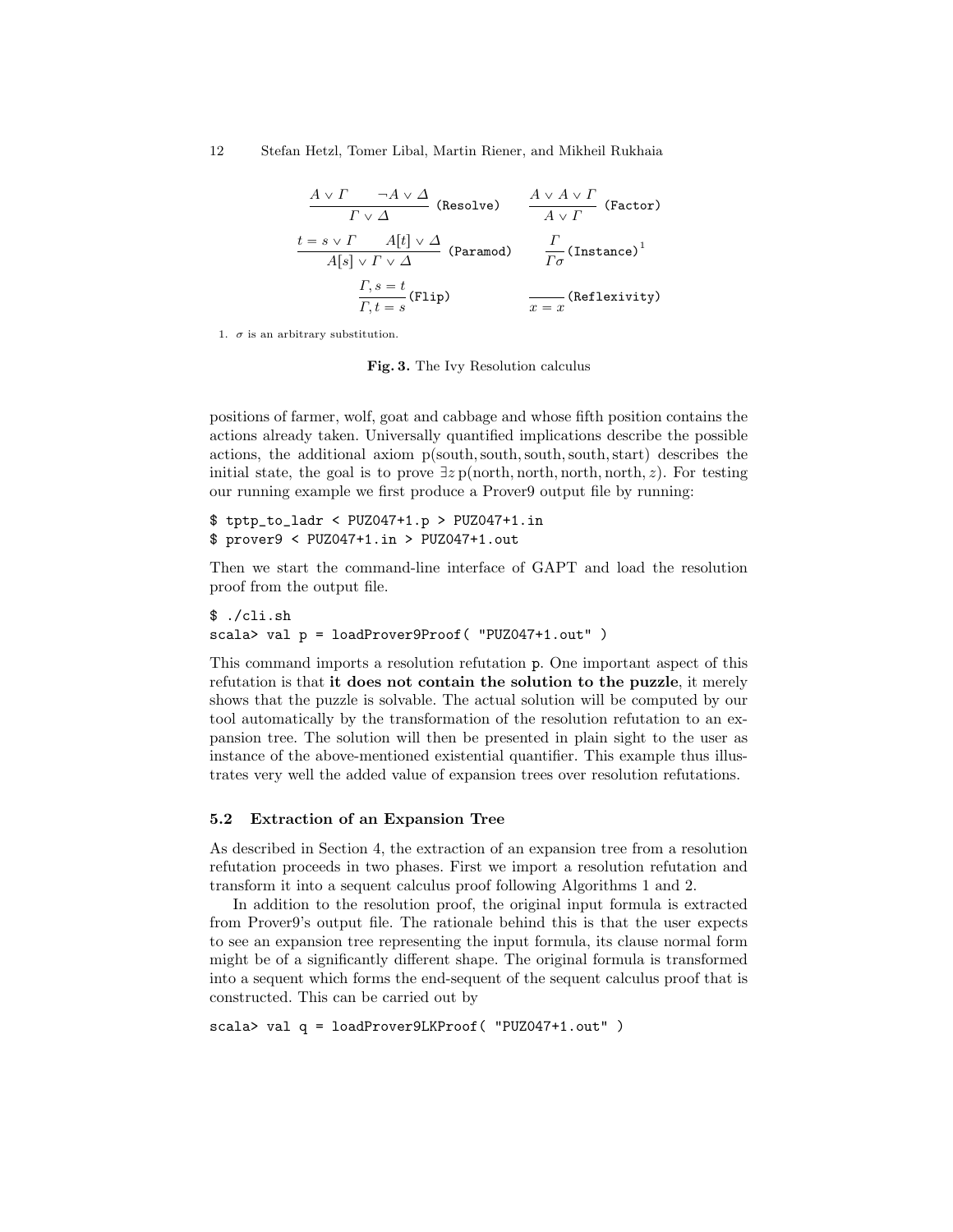which creates a sequent calculus proof q from the refutation in PUZ047+1.out. The expansion trees can then be read off from this sequent calculus proof by:

scala> val E = extractExpansionTrees( q )

### 5.3 The Graphical User Interface

PROOFTOOL is the *Graphical User Interface* of the GAPT system [25]. It can be used in two ways: as a pure visualization tool (with the features like zooming, scrolling, searching, etc.) and as a proof manipulator (allowing to call GAPT's proof transformations such as cut-elimination, regularization, skolemization, etc.). The objects PROOFTOOL can render are formulas, sequents, proofs, trees, sequent- and definition-lists. Sequents consisting of expansion trees are handled in a special way to support the interactive visualization features specific to expansion trees. A sequent of expansion trees is displayed in a two column split pane, where one column is for the antecedent and the other is for the consequent of the sequent.

Expansion trees are displayed in PROOFTOOL in the following way: For each expansion tree a display expansion tree is produced by adding the state "closed" to the quantifier nodes occurring in the expansion tree. Then the display formula of the display expansion tree is rendered on the screen. Finally, the display formula can be manipulated by changing the state of quantifiers. A single leftclick changes the state from closed to open, from open to expanded, and from expanded to closed. Additionally a context-menu is opened on a right-click to allow a direct state-change.

The expansion trees of our running example can be displayed by

```
scala> prooftool( E )
```
which allows the solution to the puzzle to be read off with a single click:

 $take\_goat(go\_alone(take\_wolf(take\_goat(take\_cabbage(go\_alone(take\_goat(stat)))))))$ 

In order to illustrate the display of an expansion tree with nested quantifiers we include a screen-shot of a simple example in Figure 4.

# 6 Conclusion

We have described an approach to understanding resolution proofs through Herbrand's theorem and a tool based on this approach. We have illustrated its usefulness on two examples. The computation of ground instances of quantifiers in combination with a flexible display of an expansion tree in a graphical user interface allows a very quick access to the crucial turning points of a computergenerated proof.

There are several important lines for future work: definitions (i.e. abbreviations of formulas by new predicate symbols) are crucial for human-readable formalizations of mathematical proofs. They can be integrated into this approach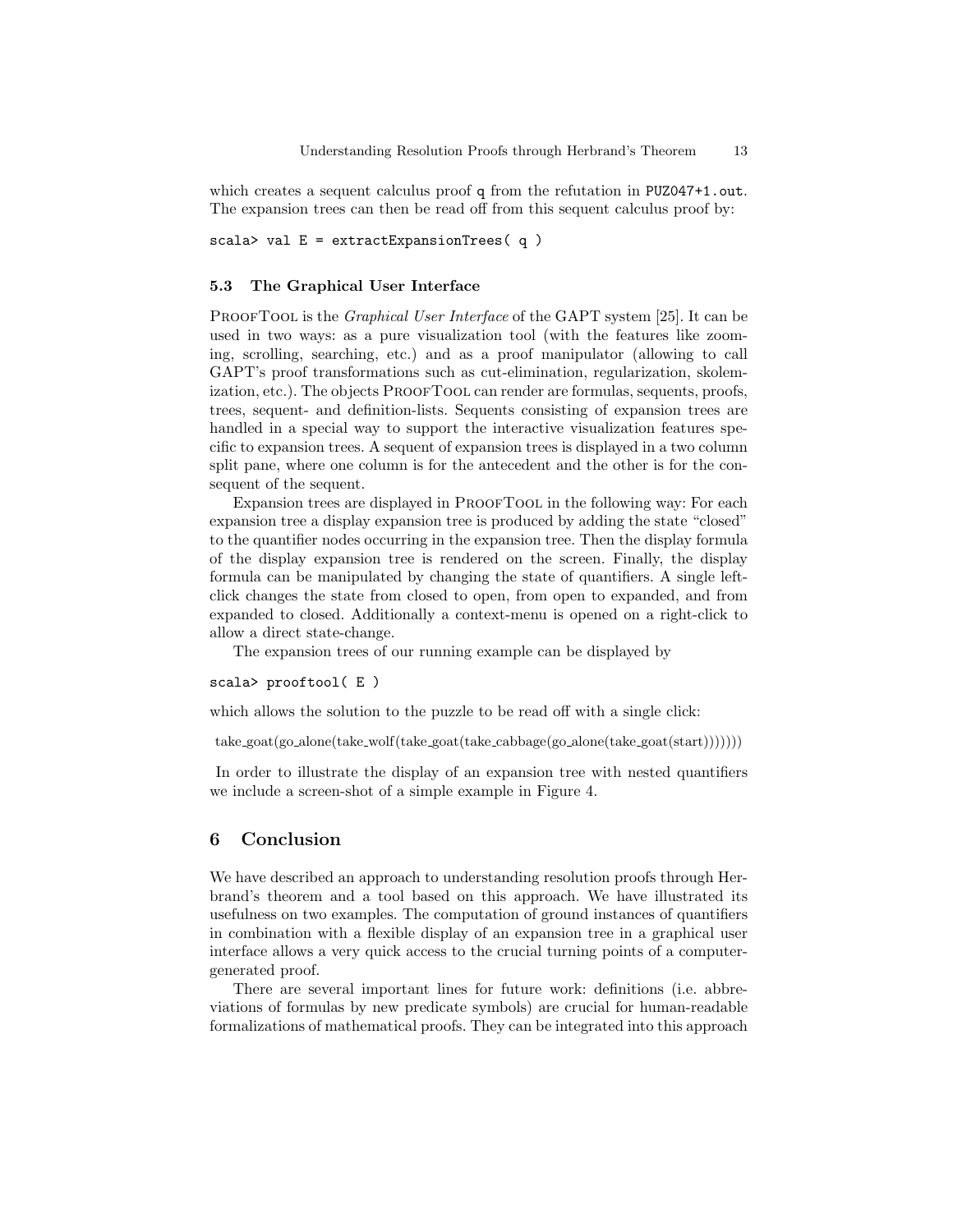| <b>Antecedent</b>                        | Consequent                                                                              |
|------------------------------------------|-----------------------------------------------------------------------------------------|
| $(P(a) \vee P(b))$                       | $\left(\left(P(a) \wedge (\exists y) \langle f(a) ; g(a) \rangle Q(a, y)\right)\right)$ |
| $(\forall x)(Q(x, f(x))\vee Q(x, g(x)))$ | $(P(b) \wedge \bigvee \begin{pmatrix} Q(b,f(b)) \ Q(b,g(b)) \end{pmatrix}$              |

Fig. 4. An expansion of the sequent  $P(a) \vee P(b), \forall x(Q(x, f(x)) \vee Q(x, g(x)))$   $\vdash$  $\exists x (P(x) \land \exists y Q(x, y)).$ 

in a straightforward way by allowing to fold and unfold them too. Furthermore, just as the original notions of expansion trees [3], our approach and implementation supports higher-order logic as well. The only part of the programs not supporting higher-order logic is the transformation from refutations to sequent proofs, which is customized to the first-order resolution calculus. Another highly interesting extension is to carry out the computation of ground instances on demand as described in Section 4.3. This can be continued much beyond the scope of resolution proofs. For example, by relying on the relationship between cut-elimination and tree grammars established in [26] it would even be possible to do cut-elimination on demand by computing only the instances of a certain quantifier from a proof with cuts.

# References

- 1. Herbrand, J.: Recherches sur la théorie de la démonstration. PhD thesis, Université de Paris (1930)
- 2. Buss, S.R.: On Herbrand's Theorem. In: Logic and Computational Complexity. Volume 960 of Lecture Notes in Computer Science. Springer (1995) 195–209
- 3. Miller, D.: A Compact Representation of Proofs. Studia Logica 46(4) (1987) 347–370
- 4. Baaz, M., Leitsch, A.: Cut-elimination and Redundancy-elimination by Resolution. Journal of Symbolic Computation 29(2) (2000) 149–176
- 5. Luckhardt, H.: Herbrand-Analysen zweier Beweise des Satzes von Roth: Polynomiale Anzahlschranken. Journal of Symbolic Logic 54(1) (1989) 234–263
- 6. Bombieri, E., van der Poorten, A.: Some quantitative results related to Roth's theorem. Journal of the Australian Mathematical Society 45(2) (1988) 233–248
- 7. Hetzl, S., Leitsch, A., Weller, D., Woltzenlogel Paleo, B.: Herbrand Sequent Extraction. In Autexier, S., Campbell, J., Rubio, J., Sorge, V., Suzuki, M., Wiedijk, F., eds.: Intelligent Computer Mathematics. Volume 5144 of Lecture Notes in Artificial Intelligence., Springer (2008) 462–477
- 8. Baaz, M., Hetzl, S., Leitsch, A., Richter, C., Spohr, H.: CERES: An Analysis of Fürstenberg's Proof of the Infinity of Primes. Theoretical Computer Science 403(2–3) (2008) 160–175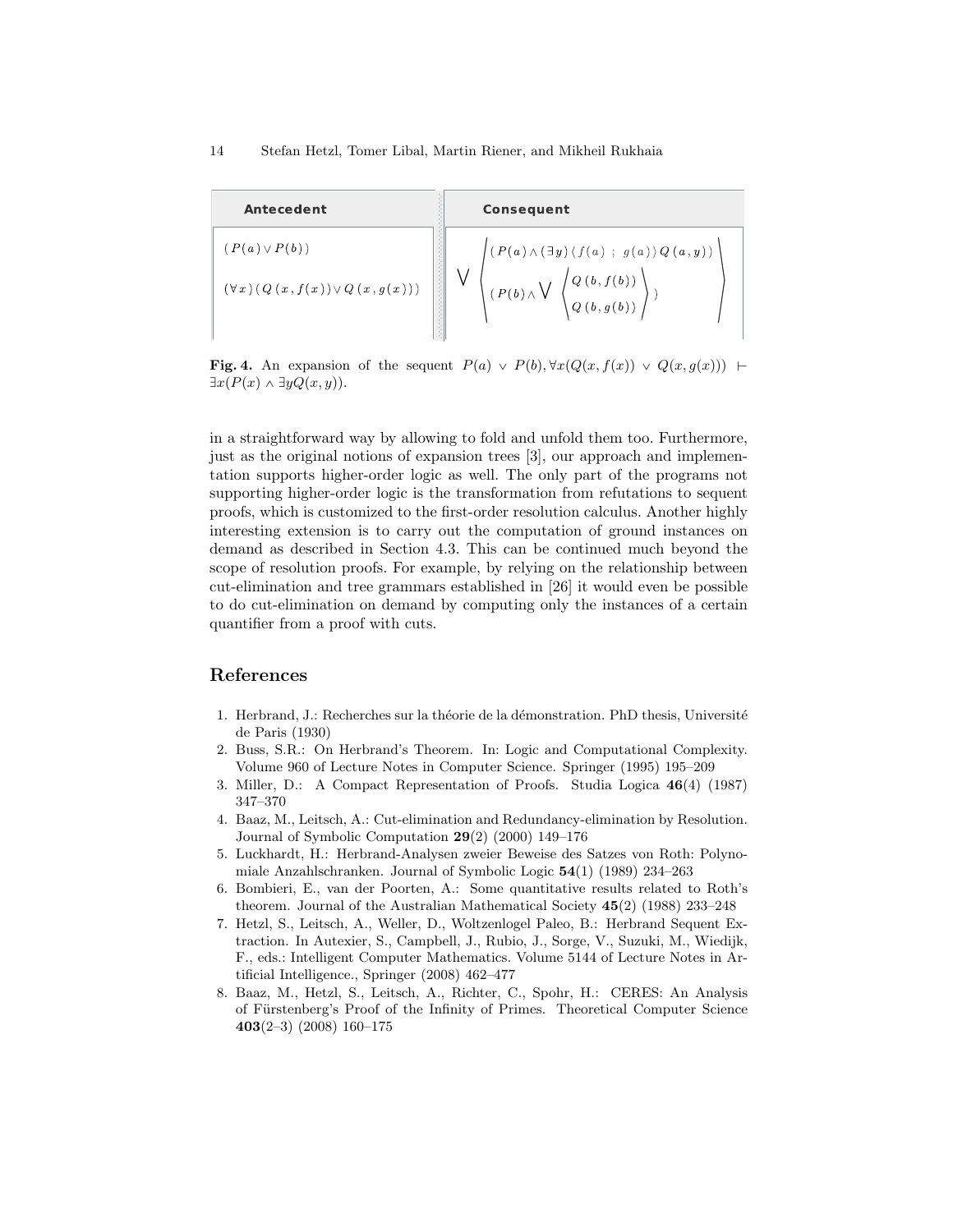- 9. Baaz, M., Hetzl, S., Leitsch, A., Richter, C., Spohr, H.: Cut-Elimination: Experiments with CERES. In Baader, F., Voronkov, A., eds.: Logic for Programming, Artificial Intelligence, and Reasoning (LPAR) 2004. Volume 3452 of Lecture Notes in Computer Science., Springer (2005) 481–495
- 10. Urban, C.: Classical Logic and Computation. PhD thesis, University of Cambridge (October 2000)
- 11. Hetzl, S., Leitsch, A., Weller, D.: Towards Algorithmic Cut-Introduction. In: Logic for Programming, Artificial Intelligence and Reasoning (LPAR-18). Volume 7180 of Lecture Notes in Computer Science., Springer (2012) 228–242
- 12. Hetzl, S.: Project Presentation: Algorithmic Structuring and Compression of Proofs (ASCOP). In et al., J.J., ed.: Conference on Intelligent Computer Mathematics (CICM) 2012. Volume 7362 of Lecture Notes in Artificial Intelligence., Springer (2012) 437–441
- 13. Horacek, H.: Presenting Proofs in a Human-Oriented Way. In Ganzinger, H., ed.: 16th International Conference on Automated Deduction (CADE). Volume 1632 of Lecture Notes in Computer Science., Springer (1999) 142–156
- 14. Meier, A.: System Description: TRAMP: Transformation of Machine-Found Proofs into ND-Proofs at the Assertion Level. In McAllester, D.A., ed.: 17th International Conference on Automated Deduction (CADE). Volume 1831 of Lecture Notes in Computer Science., Springer (2000) 460–464
- 15. Trac, S., Puzis, Y., Sutcliffe, G.: An interactive derivation viewer. Electronic Notes in Theoretical Computer Science 174(2) (2007) 109–123
- 16. Denzinger, J., Schulz, S.: Recording, Analyzing and Presenting Distributed Deduction Processes. In Hong, H., ed.: 1st International Symposium on Parallel Symbolic Computation (PASCO). Volume 5 of Lecture Notes Series in Computing., World Scientific Publishing (1994) 114–123
- 17. Pfenning, F.: Analytic and non-analytic proofs. In Shostak, R.E., ed.: 7th International Conference on Automated Deduction (CADE). Volume 170 of Lecture Notes in Computer Science., Springer (1984) 394–413
- 18. Pfenning, F.: Proof Transformations in Higher-Order Logic. PhD thesis, Carnegie Mellon University (1987)
- 19. Miller, D.: Proofs in Higher-Order Logic. PhD thesis, Carnegie-Mellon University (1983)
- 20. Gentzen, G.: Untersuchungen ¨uber das logische Schließen I. Mathematische Zeitschrift 39(2) (1934) 176–210
- 21. Dunchev, C., Leitsch, A., Libal, T., Riener, M., Rukhaia, M., Weller, D., Woltzenlogel-Paleo, B.: System Feature Description: Importing Refutations into the GAPT Framework. Proof Exchange for Theorem Proving Second International Workshop, PxTP (2012)
- 22. Mccune, W., Shumsky, O.: Ivy: A Preprocessor And Proof Checker For First-Order Logic. In: Computer-Aided Reasoning: ACL2 Case Studies. Kluwer Academic Publishers (2000)
- 23. McCune, W.: Prover9 and mace4 manual output files (2005–2010) https://www.cs.unm.edu/ mccune/mace4/manual/2009-11A/output.html.
- 24. Sutcliffe, G.: The TPTP Problem Library and Associated Infrastructure: The FOF and CNF Parts, v3.5.0. Journal of Automated Reasoning 43(4) (2009) 337–362
- 25. Dunchev, C., Leitsch, A., Libal, T., Riener, M., Rukhaia, M., Weller, D., Woltzenlogel-Paleo, B.: ProofTool: a GUI for the GAPT Framework. In Kaliszyk, C., Lüth, C., eds.: Proceedings 10th International Workshop On User Interfaces for Theorem Provers (UITP 2012). Volume 118 of Electronic Proceedings in Theoretical Computer Science., Open Publishing Association (2013) 1–14